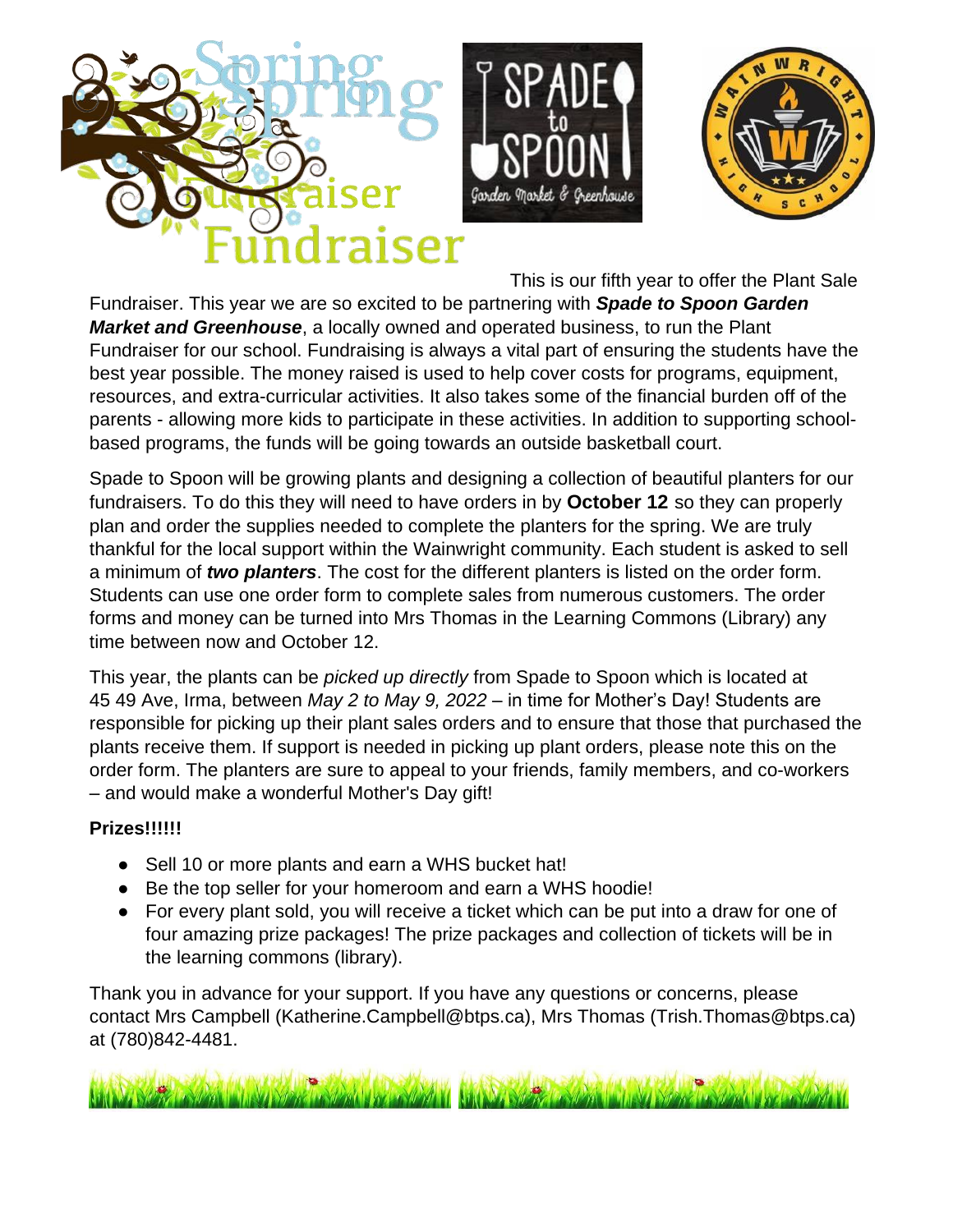Plant orders can be *picked up directly* from Spade to Spoon located at **45 49 Ave, Irma,** between *May 2 to May 9, 2022* – in time for Mother's Day!



## **SHADE Patio Planter**

| Item number 1215 |
|------------------|



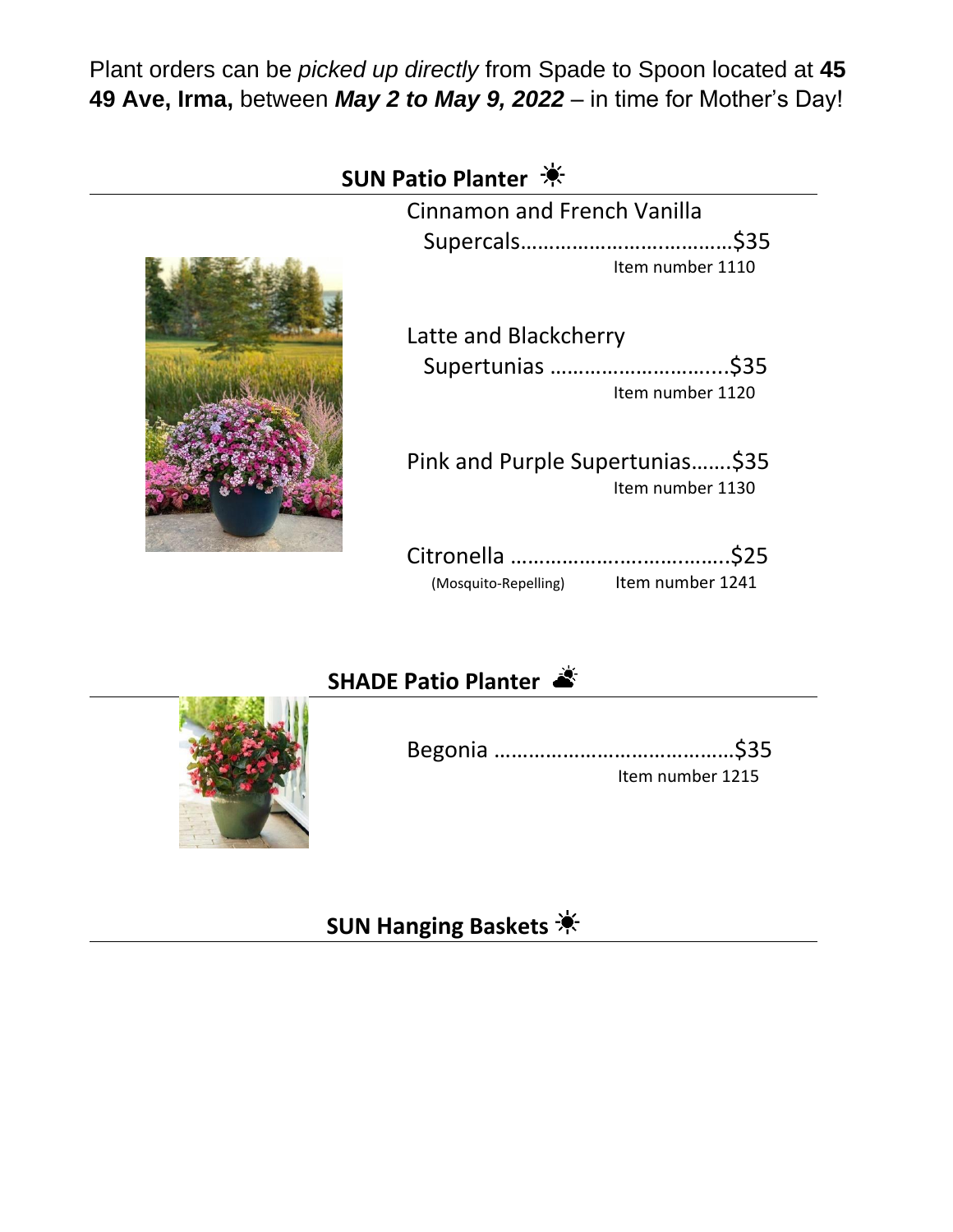Bubblegum and Silverberry Supertunias………….….…….………\$35 Item number 2110

Red Supertunia and White Superbena ………………..……………\$35 Item number 2120

| <b>Fuscia Supertunia and Yellow</b> |                  |
|-------------------------------------|------------------|
|                                     |                  |
|                                     | Item number 2130 |

Strawberry……………..………….…....\$25 Item number 2460

# **SHADE Hanging Baskets**

| <b>Trailing Illumination Apricot/Lemon</b> |                  |
|--------------------------------------------|------------------|
|                                            |                  |
|                                            | Item number 2520 |

### **Table Top Planter**

| Item number 4330 |
|------------------|

Succulent………………………….………\$30 Item number 4340

Begonia with lobelia ….…………….\$30 Item number 4350

*\*The baskets and planters will not look identical to those pictured, as plants will depend on available varieties at the time of planting. Go to the Spade to Spoon Garden Market and Greenhouse Facebook page to see more.*